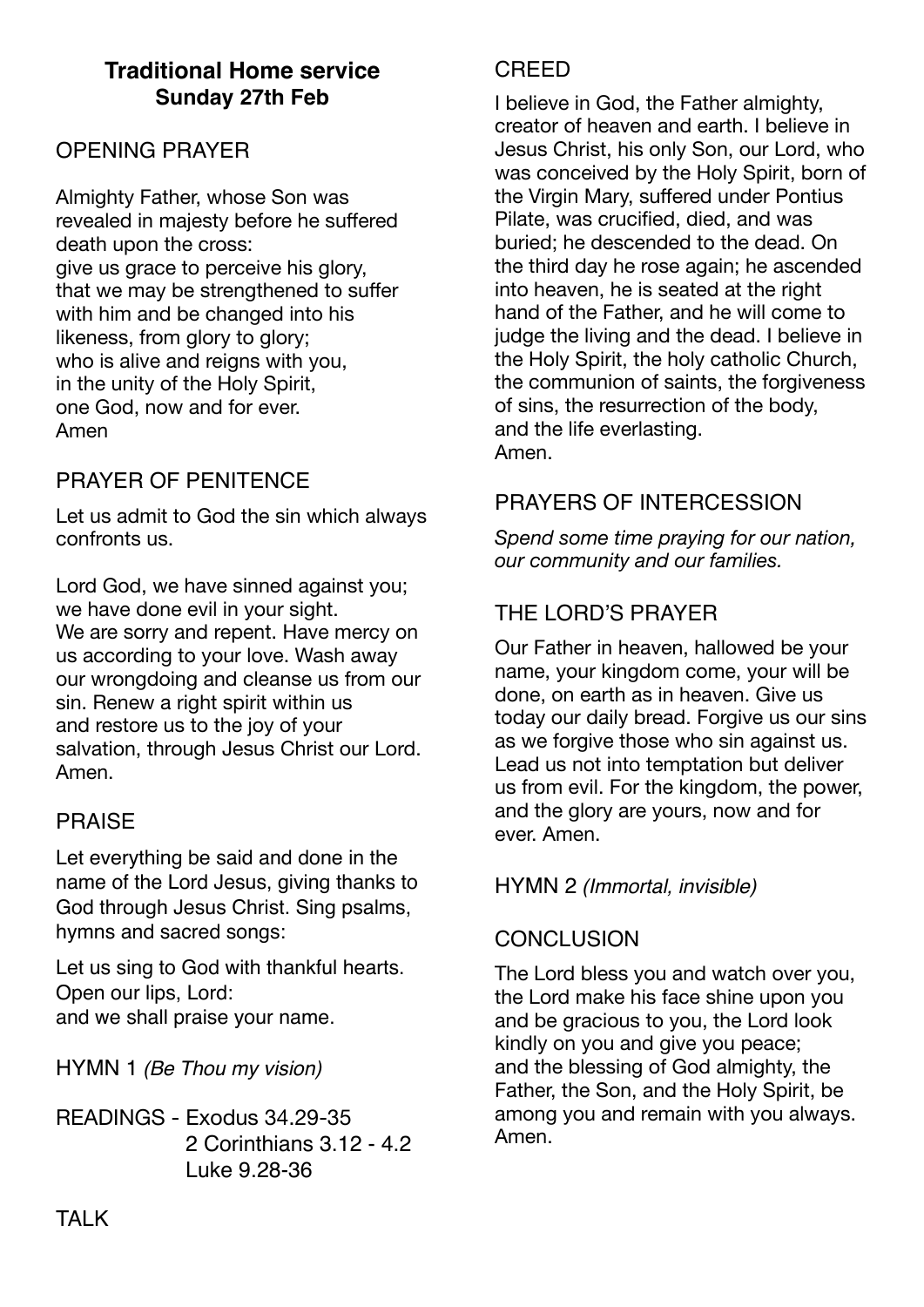# HYMNS TO USE

1 Be Thou my vision, O Lord of my heart Naught be all else to me, save that Thou art

Thou my best thought, by day or by night Waking or sleeping, Thy presence my light

2 Be Thou my wisdom, and Thou my true word

I ever with Thee and Thou with me, Lord Thou my great Father, and I Thy true son Thou in me dwelling and I with Thee one

3 Riches I heed not, nor vain, empty praise

Thou mine inheritance, now and always Thou and Thou only first in my heart High King of heaven, my treasure Thou art

4 High King of heaven, my victory won May I reach heaven's joys, O bright heaven's sun

Heart of my own heart, whatever befall Still be my vision, O ruler of all

1 Immortal, invisible, God only wise, in light inaccessible hid from our eyes, most blessed, most glorious, the Ancient of Days,

almighty, victorious, thy great name we praise.

2 Unresting, unhasting, and silent as light.

nor wanting, nor wasting, thou rulest in might;

thy justice like mountains high soaring above

thy clouds, which are fountains of goodness and love.

3 To all life thou givest, to both great and small;

in all life thou livest, the true life of all; we blossom and flourish as leaves on the tree,

and wither and perish but naught changeth thee.

4 Great Father of glory, pure Father of light,

thine angels adore thee, all veiling their sight;

all praise we would render, O help us to see

'tis only the splendor of light hideth thee.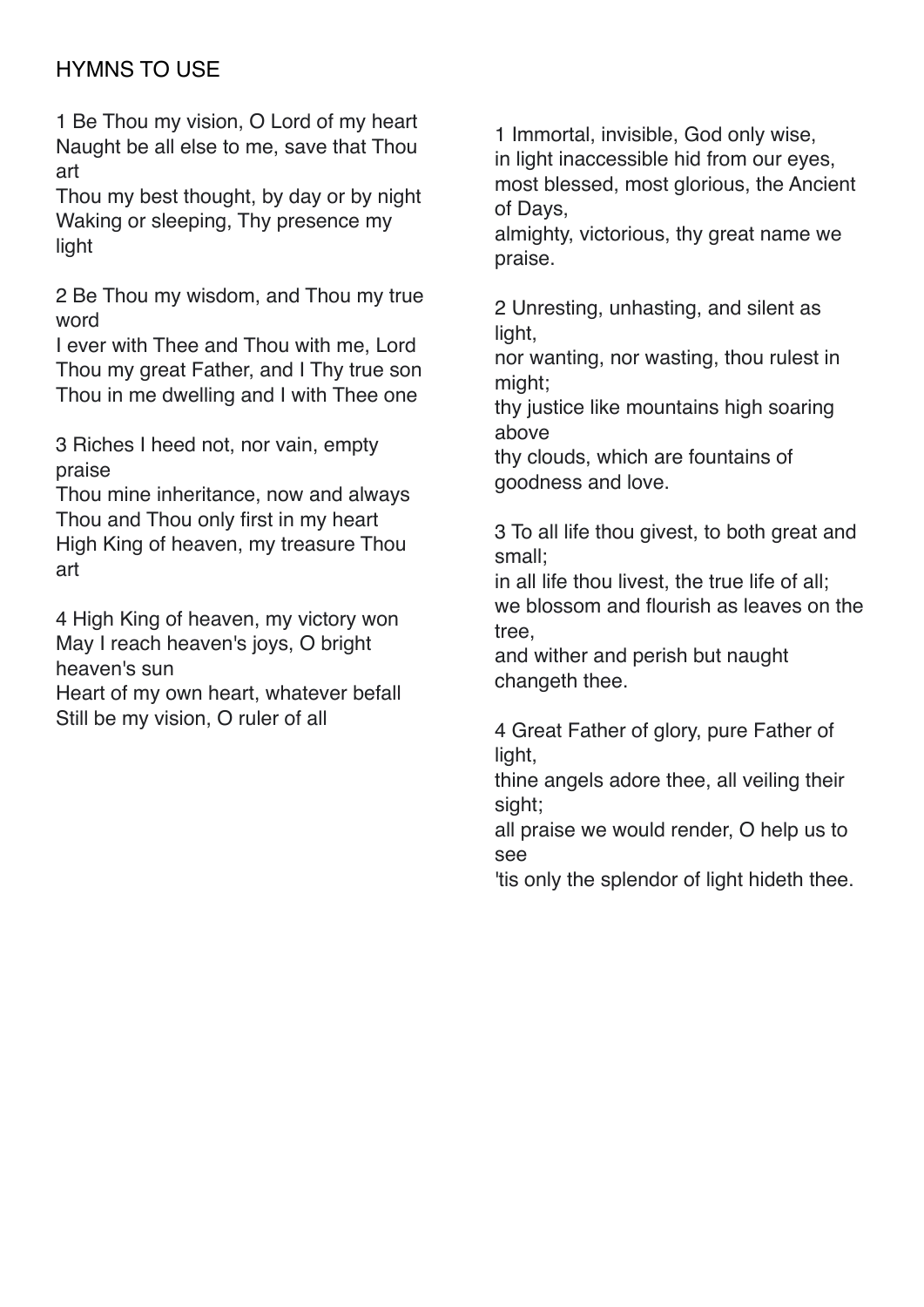Sermon - Adrian Morton Exodus 34.29-35; 2 Corinthians 3.12 - 4.2; Let's not take His presence for granted…

The Gospel reading for this morning is Luke 9 and is the account of the transfiguration.

Its a well known account where Jesus takes Peter, John & James up a mountain to pray.

And whilst there the appearance of his face changes.

His clothes become bright as lightning.

Moses and Elijah turn up.. And a strange conversation ensues…

You may know it is transfiguration Sunday today and normally we'd concentrate on that reading.

But as you will have gathered I want to explore the other two set readings this morning.

In this 2 Corinthians reading Paul is referring to the Exodus reading to essentially say that the new covenant in Christ is so superior.

What we have now, compared to what even Moses had, is so much superior.

The privileges given to those who are 'in Christ' are so exceptionable, remarkable in comparison.

Actually, I think the main purpose of this transfiguration account is to emphasize how superior the ministry of Jesus is.

Anyway, lets look further at our two readings…

Moses had come down from Mount Sinai with two new tablets. His face radiant after encountering the presence of God.

When the people saw this, they were too afraid to come near him. Because they knew encountering God's presence might be fatal.

They had good reason to believe that.

When God asked Moses to come up the mountain, he said no one else is to come.

Nor be seen anywhere on the mountain. Not even the flocks and herds may graze on it.

So they were rightly afraid to come near Moses.

Moses called them over, spoke to them. After he finished speaking he put a veil over his face.

Whenever he entered the Lord's presence he would remove the veil.

Then he would come out, speak to the people. The people would see his face radiant again.

And Moses would put the veil back on until he went again to enter the Lord's presence.

Paul interprets this Exodus reading and does a number of things with it.

Firstly, he says the reason Moses put a veil over his face, was because the glory of God was fading.

And he didn't want the Israelites to see that.

Paul then re-interprets the veil. And says, the veil now is what is covering the heart sof his contemporary Jews who are still relying on the old covenant.

Their stubborn, hard heartedness is preventing them seeing that the old covenant is defunct.

Its not a covenant that will ever bring righteousness and life… Only by turning to Christ will that veil over their hearts be removed.

I think there are modern day equivalents, or examples of this.

When people put their trust in something else, for example, in good work to make themselves righteous..

that classic response, "I don't need Jesus, I'm a good person anyway."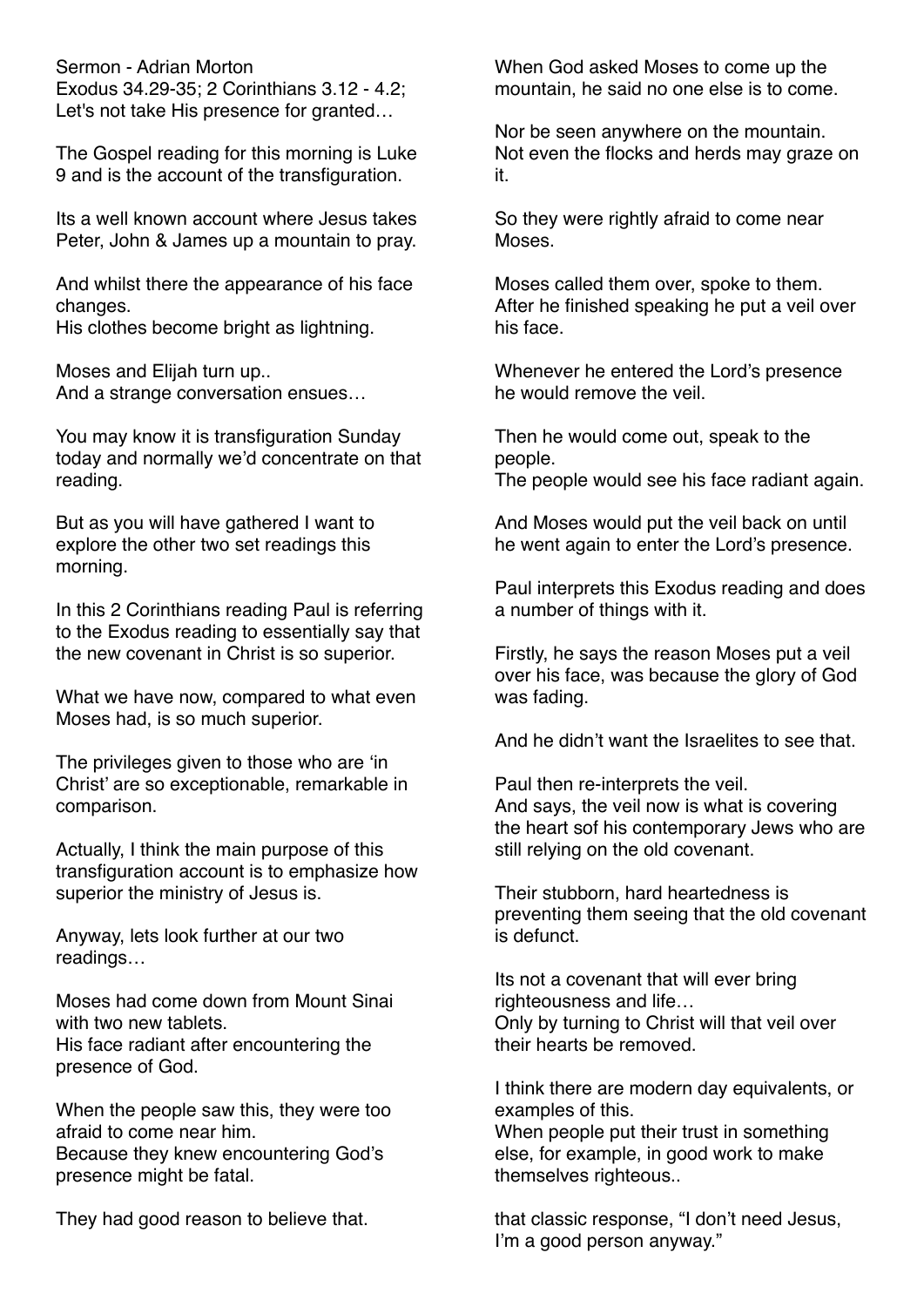that becomes a veil over their hearts. It makes their hearts stubborn and hard.

Only by turning to Christ will that veil be removed…

I was talking to someone recently about the Free Masons.

Those who put their trust into that secretive organisation, will have a veil over their hearts.

It will make their hearts stubborn and hard when it comes to Christ and the ministry of the Spirit.

Only by turning to Christ will that veil be removed.

Again Paul is stressing that what we have, those who are in Christ, the ministry of the Spirit, is so, so superior.

Its everlasting, permanent..

We have a freedom, that comes with the removal of the veil, to enter into Gods presence and behold his Glory.

And as v18 says, as we reflect or contemplate His Glory we are being transformed into his likeness with ever increasing glory…

This new superior ministry of the Spirit isn't fading…

In contrast, the transformation is ever increasing…

I want to explore that v18 some more…

*And we all, who with unveiled faces contemplate the Lord's glory, are being transformed into his image with everincreasing glory, which comes from the Lord, who is the Spirit.*

I sometimes wonder whether we (I) take what we have for granted.

Well, actually I know I do...

When we become Christians, we are indwelt by the living God himself.

In the person of the Holy Spirit. The Spirit applies the work of Christ to the life of the believer.

And the Spirit will bring us into the presence of the Father…

And we are called to have boldness, confidence to enter His throne room. To enter His presence.

There is no veil, no barrier now to that…

Yet, when I think about that. The enormity of what is offered.

I know its something I can take for granted. Or we don't treat that reality with the importance it deserves.

So, for example, someone might ask me to pray for them. And I'll shoot off a quick prayer.

And afterwards I might think to myself.

Rather than shoot off, what was a fairly unimpressive prayer.

Why didn't I send a moment to acknowledge the indwelling Spirit. Why didn't I spend time to come into His presence first.

And its not that praying quick, unimpressive prayers is particularly wrong.

Sometimes we really may not have the time. And we are called to pray at all times, on all occasions.

I think the Father is happy with all the efforts of His children…

Its also not that I'm wanting, or expecting a 'mountain top' amazing experience all the time either.

That's not sustainable. Its never going to be reality…

I think its about reminding ourselves as to what really have.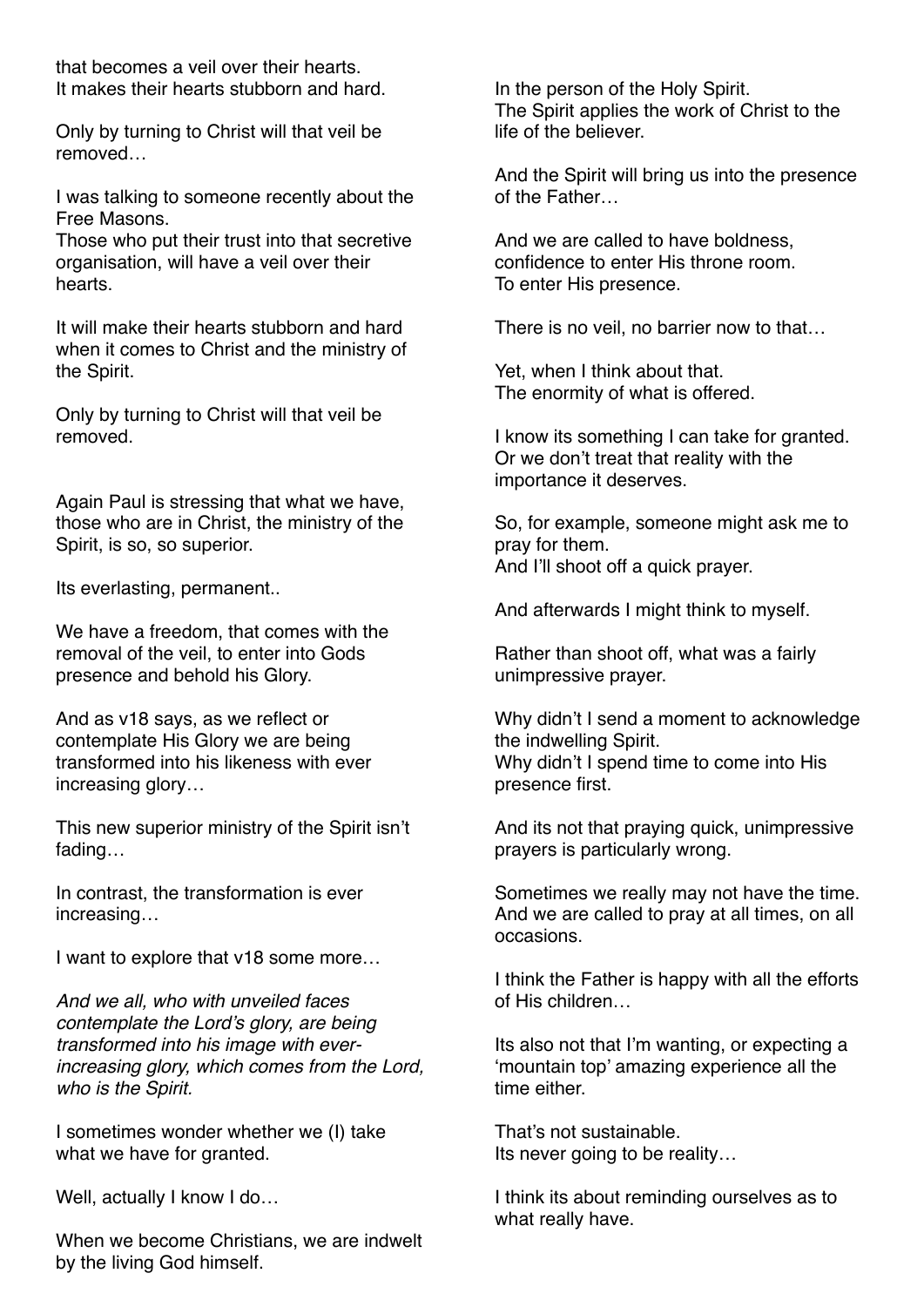Reminding ourselves of the privilege of what has been won for us. The position we have…

That access to the presence of God is always open and available.

This verse says, as we reflect, or contemplate His glory, His presence, we are being transformed…

See, I think, when we come into His presence we **will** be transformed.

In other words, it will happen, it has to. His presence has to bring transformation.

Its not like, I've come into your presence Lord, and Ok, I must decide whether that's going to change me.

No, I will be changed.

And my heart has to be able to cope with that.

Which is why a humble heart, a yielding heart, is a good heart to have.

I sometimes think we don't experience His manifest presence as much as we think we would like to.

Because, our hearts couldn't cope with the transformation that would automatically result.

And actually, the Lord is being gracious towards us, and will bring transformation gradually, and maybe with out us knowing too much about it.

Look back at your life, hopefully you can see areas of transformation.

What will transformation look like?

Well, the verse says, we are being transformed into His likeness. In other words, we are being transformed to live in such a way as to reflect God's character.

So we have more love joy, peace, patience, kindness, goodness, faithfulness, gentleness, self-control…

It may be difficult to see the increase from last week. But what about from 5 years ago…

If you've only been a Christian for a week, then don't worry about it at this stage!

But if we are a Spirit filled believer, we should hopefully see evidence of some transformation as we look back over our life.

<Talk about Tuesday Prayer & WhatsApp group>

<Talk about the conference…?>

I also think that we need to recognise, that whenever we hear God speaking to us.

Then we are coming into His presence.

And we know that when God speaks His word is creative. His word has to bring change, transformation.

We only need to read Genesis to know that I

But that is one way we know we have come into God's presence. We discern, we hear his word to us.

I had to go to a family funeral this week. It was in Sheffield, so I whizzed up on Thursday morning..

It was the funeral for an elderly Aunty. There weren't many there, probably 20 odd…

I only have a few Christians in my wider family and this Aunty wasn't one of them.

So it was a Humanist funeral. No mention of God at all.

The person who took the service was very slick, almost too slick! He spoke very quickly and was being very kind about my Aunty.

We didn't have any songs or hymns to sing. Just one song to help us reflect.